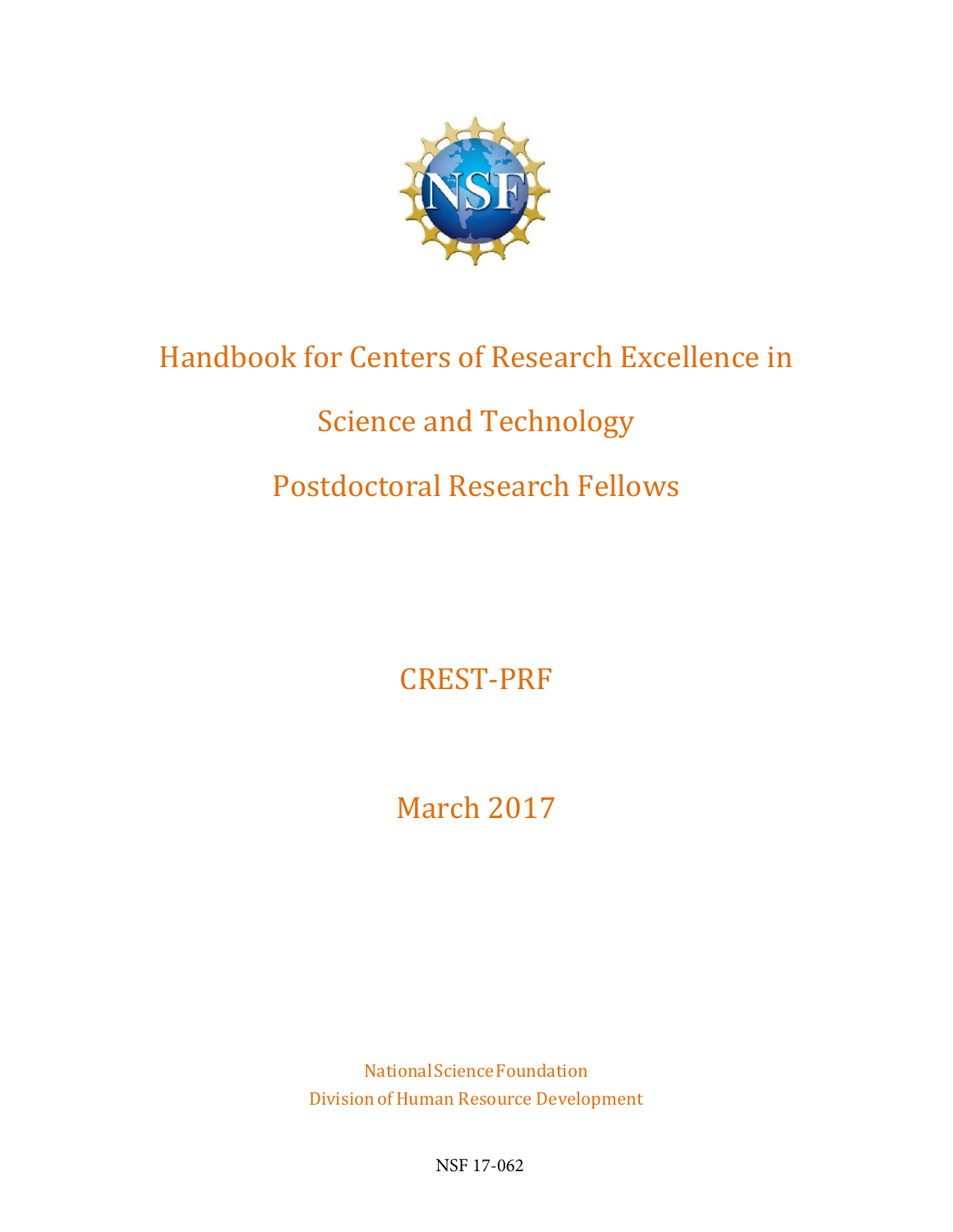# <span id="page-1-0"></span>IMPORTANT

This booklet outlines the terms and conditions of your National Science Foundation CREST Postdoctoral Research Fellowship (CREST-PRF) and provides general information for use during your tenure. Read it carefully and refer to it whenever you have a question about your Fellowship. If you lose this booklet, we will send you another upon request or you can download a copy from CRESTWeb [\(http://www.crestweb.org\)](https://www.nsf.gov/cgi-bin/goodbye?http://www.crestweb.org/).

You may contact the Program Directors to request a booklet:

- Andrea Johnson[: andjohns@nsf.gov;](mailto:andjohns@nsf.gov) Tel. 703-292-5164
- Victor Santiago: [vsantiag@nsf.gov;](mailto:vsantiag@nsf.gov) [Tel: 703-292-4673;](tel:703-292-4673)
- Division of Human Resource Development Fax number: 703-292-9018

As a recipient of NSF funds, you are responsible for fulfilling the academic and fiscal obligations of your award.

Failure on your part to observe all the terms and conditions of a Fellowship award constitutes sufficient grounds for its revocation by the Foundation.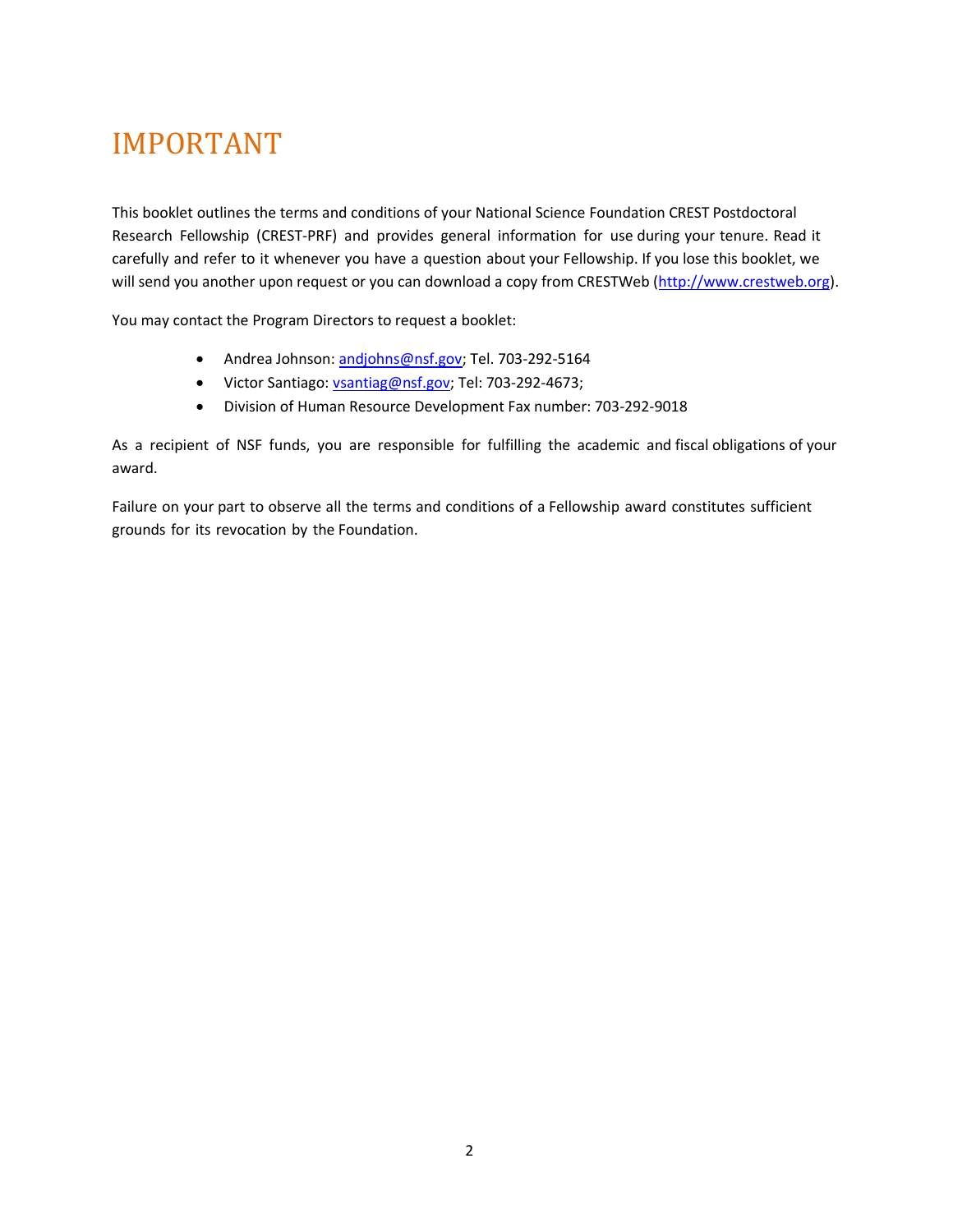# <span id="page-2-0"></span>**CONTENTS**

| 1.             |  |
|----------------|--|
| 2.             |  |
| 3.             |  |
| $\mathbf{4}$ . |  |
| 5.             |  |
| 6.             |  |
| 7 <sub>1</sub> |  |
| 8.             |  |
| 9.             |  |
| 10.            |  |
| 11.            |  |
| 12.            |  |
| 13.            |  |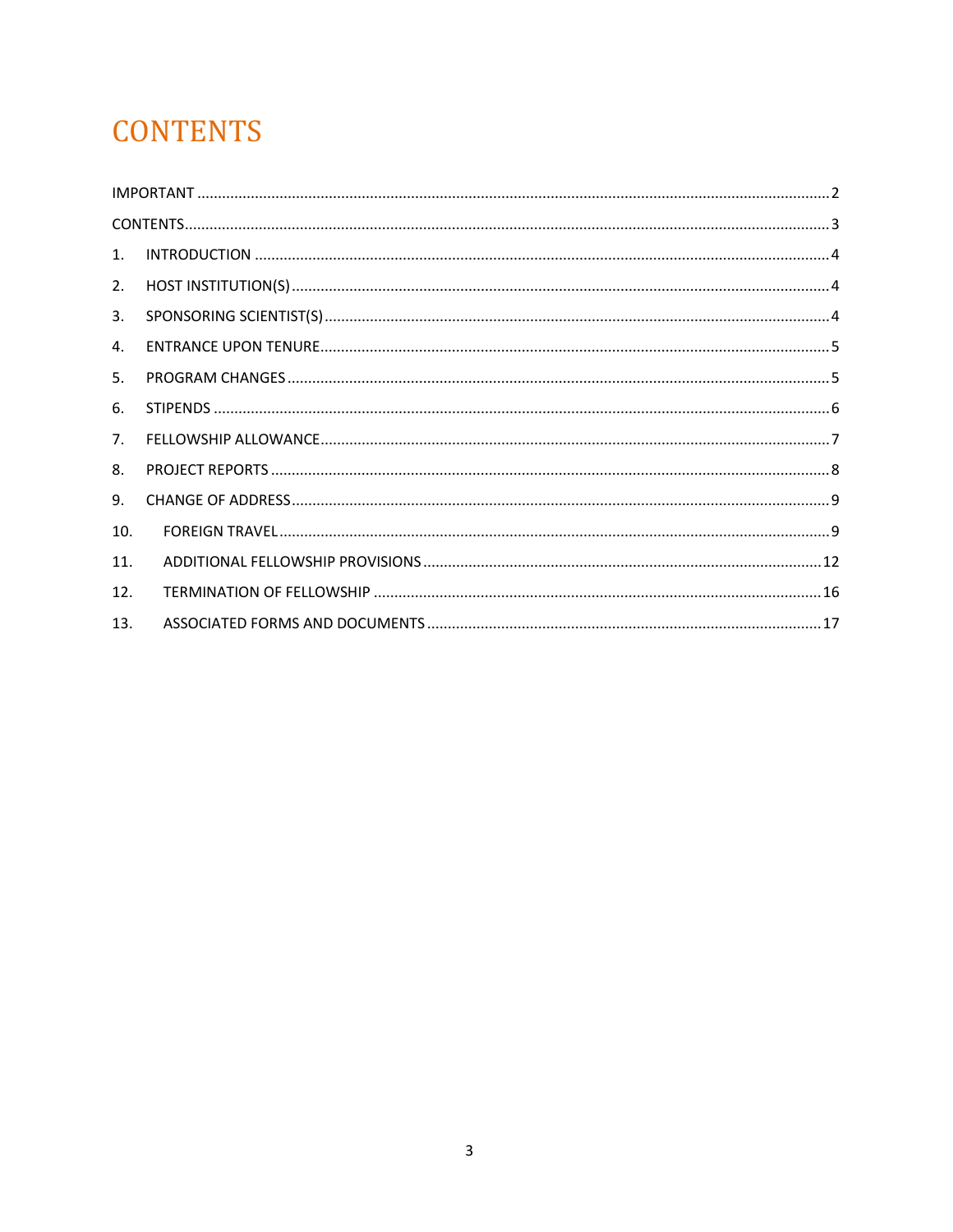# <span id="page-3-0"></span>1. INTRODUCTION

Your CREST Postdoctoral Research Fellowship (CREST-PRF) has been awarded by the National Science Foundation in recognition of your accomplishments to date, and with the hope that the experience you will obtain during the tenure of your Fellowship will enhance your development as a scientist and educator and contribute to the scientific and educational effort of the United States. Upon acceptance of an award under this program, the Foundation will issue a letter based on the information submitted in your Fellowship application.

# <span id="page-3-1"></span>2. HOST INSTITUTION(S)

A Fellow must affiliate with an appropriate CREST Center institution (host) as described in the CREST Program solicitation for the CREST-PRF during the entire Fellowship tenure, and is responsible for making all arrangements for such affiliation with the CREST Center Institution. A clear relationship should be established with the chosen institution before beginning tenure, thus assuring both the Fellow and the Foundation that it will be possible to carry out the program for which the Fellowship was awarded.

If it becomes necessary or desirable to seek affiliation with an institution other than the one listed in the application/and or with a different sponsoring scientist, you must request permission from your Program Director prior to making the change via the Notification and Request module in FastLane. The request must state the reasons for the proposed change and explain the appropriateness of the new institution for the proposed plan of study. The request must contain a new sponsoring scientist's statement using the format from the Fellowship instructions as in the original application, including the new sponsor's CV. This must be done **before** final arrangements with the new institution are completed. **You may not begin tenure at the new institution until your Program Director approves all changes.**

# <span id="page-3-2"></span>3. SPONSORING SCIENTIST(S)

Each CREST Postdoctoral Research Fellow will arrange for a staff member at the host CREST Center institution to serve as sponsoring scientist. Usually this individual will be a professor or staff scientist with whom you will be working closely in your Fellowship program. It is hoped that this advisor will assist in the planning and initiation of your program of research, and will advise you from time to time. The sponsoring scientist will be the institutional representative responsible for your activities during tenure.

**Starting and Termination Certificates** used in connection with the Fellowship should be signed by the sponsoring scientist, or if absent, by an appropriate official of the institution.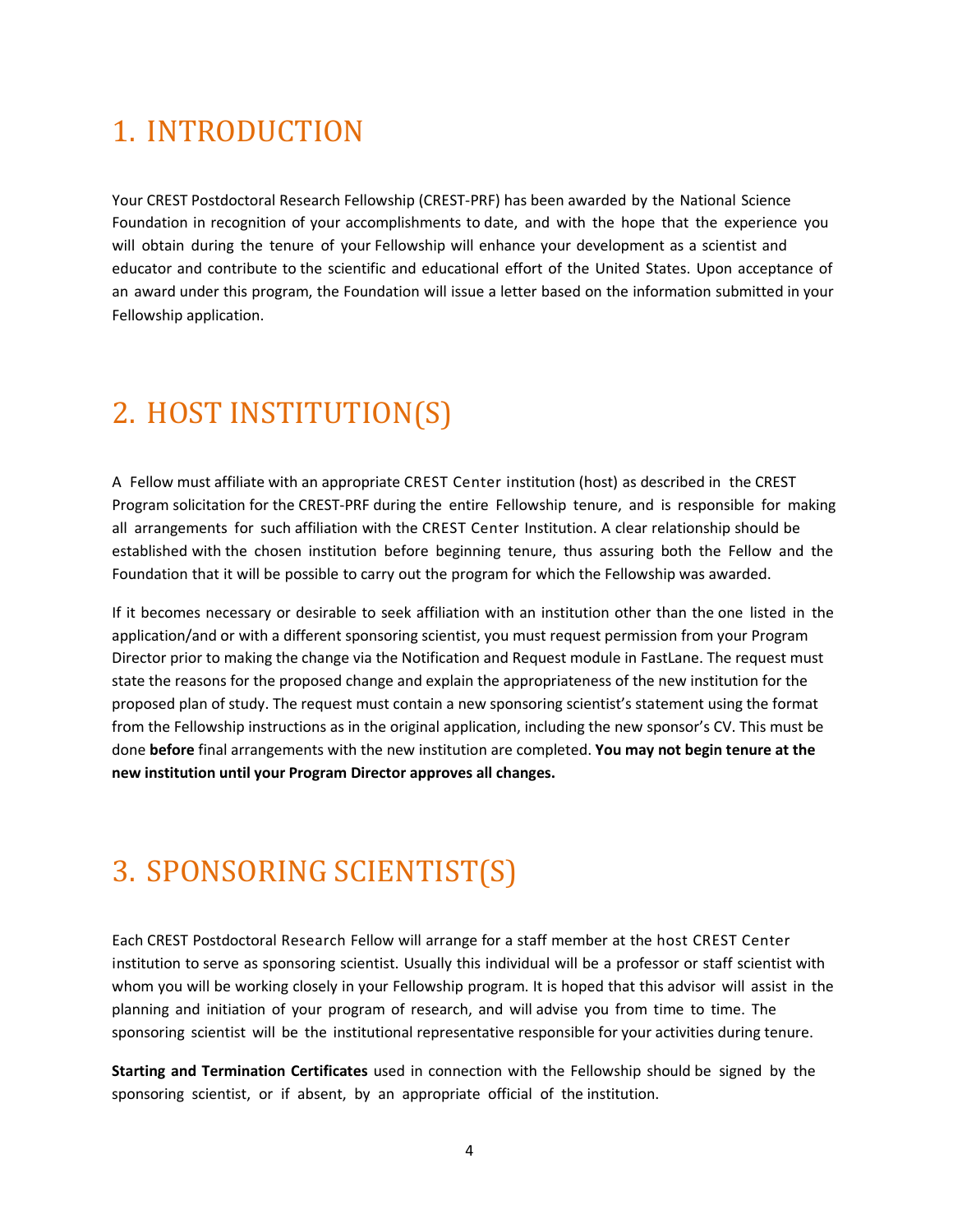Any questions relating to your status at the host CREST Center institution which the sponsoring scientist cannot answer should be referred for resolution to other appropriate officials within the CREST Center institution, such as a department chair, Dean of the Graduate school, or a designated institutional representative.

As with the host organization, a change in sponsoring scientist requires an e-mail request to and approval from the cognizant NSF program officer.

# <span id="page-4-0"></span>4. ENTRANCE UPON TENURE

A Postdoctoral Fellow must begin Fellowship activities on the first of the month between June 1 and December 1 in the year following the submission target date. An awardee who is unable to begin tenure within this specified time period is expected to decline the Fellowship. This declination will not prejudice any future application. Interruptions in tenure or extensions without additional cost to NSF are permitted only for extenuating circumstances beyond the control of the Fellow and require NSF approval.

Before a Fellow may enter upon tenure of a Postdoctoral Fellowship, the Foundation must have on record the date on which the Ph.D. was received. Successful candidates who have not completed the Ph.D. at the time of proposal submission must provide certification of the completion of all Ph.D. degree requirements before receiving their Fellowship award. A certification form for this purpose will be made available by the cognizant NSF Program Officer.

A set of starting materials, including a Fellowship Starting Certificate, NSF Form 349 (06/2009), and Fellowship Termination Certificate, NSF Form 453 (06/2009), will be made available to you after issuance of your award notice. Fellowship tenure starts on the date a Fellow begins Fellowship activities (the first day of the month; e.g., January 1) and terminates on the date Fellowship activities are completed at the CREST Center Institution, as indicated on the Starting and Termination Certificates, both of which must be signed by the sponsoring scientist or by an appropriate official of the institution. This is a requirement which the Foundation must ask Fellows to fulfill in order to comply with governmental accounting regulations. If a Fellow interrupts tenure or affiliates with more than one institution, Starting and Termination Certificates are required for each portion of tenure. **Stipend payments will not be authorized until a Starting Certificate has been received by the Foundation**.

# <span id="page-4-1"></span>5. PROGRAM CHANGES

Any major change in the program of research or education from that proposed at the time of application, and any change in tenure, or in the CREST institution(s) with which a Fellow is associated, must receive the prior approval of the National Science Foundation. Before completion of the first year of Fellowship tenure,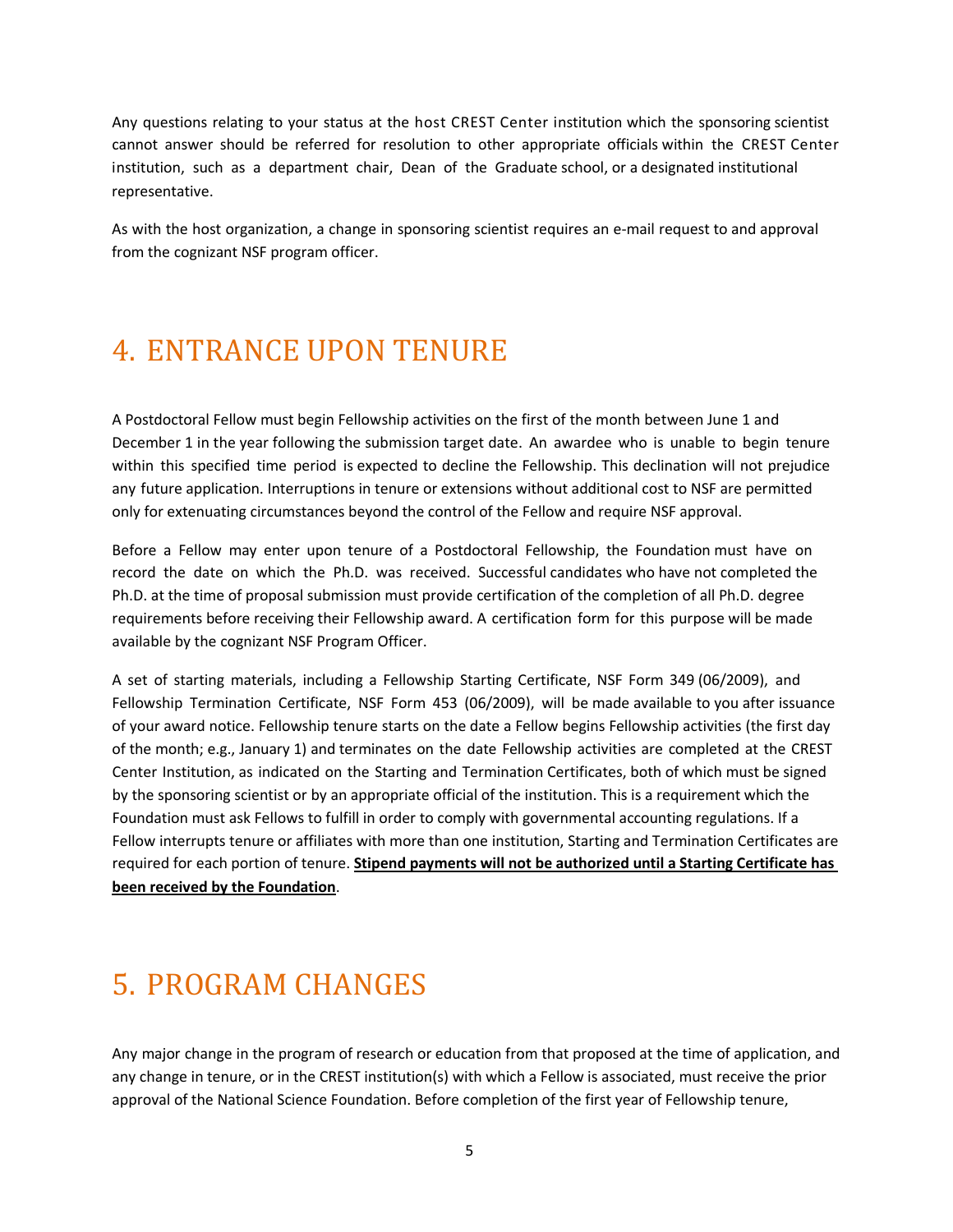changes in the CREST Institution will be approved only under unusual circumstances. Since the likely impact of both the sponsoring scientist and the CREST institution on the professional development of the Fellow was an important factor in the proposal evaluation process, the selection of these, especially for the first year of Fellowship tenure, will normally be viewed as a commitment on the part of the applicant to fulfill the plan for research and education as outlined in the original application. Although it is expected that each Fellow will carry out the program as approved at the time of application, minor changes may be made at the discretion of the Fellow and with concurrence by the scientific advisor. However, any major changes must be outlined and justified in full in writing so that a determination may be made by the Foundation as to whether the new program falls within the intent of the award.

# <span id="page-5-0"></span>6. STIPENDS

#### **A. Amount**

The stipend will be paid at a monthly rate which totals \$70,000 for each calendar year of the 2-year Fellowship.

### **B. Payments**

Stipend payments will be authorized after submission of a properly completed Fellowship Starting Certificate, NSF Form 349 (06/2009), and a completed FastStart Direct Deposit Form 1379 (06/2009). Instructions for submission of these forms are provided below.

- 1. Fellowship Starting Certificate, NSF Form 349 (06/2009). The Fellow must complete and submit to the cognizant Program Officer the Fellowship Starting Certificate, NSF Form 349. This form will serve as the authority to begin your stipend payments and will provide the Fellow's statement of tenure information. The form is countersigned by your sponsoring scientist or other appropriate official at your Institution.
- 2. FastStart Direct Deposit Form, NSF Form 1379 (06/2009). To receive payments from the Fellowship, you must complete the FastStart Direct Deposit Form, NSF Form 1379. **The form must be signed and submitted to the NSF Division of Financial Management (DFM) as shown on the form**. Please be sure to check the "Fellow" box and name your Program Officer as the NSF Contact at the top of the form. Your home address must be provided; your financial institution must be located in the United States; and you must sign the form to certify the accuracy of the information contained on the form and that you have read the Privacy Act Statement.

No funds will be released to the Fellow without submission of this information.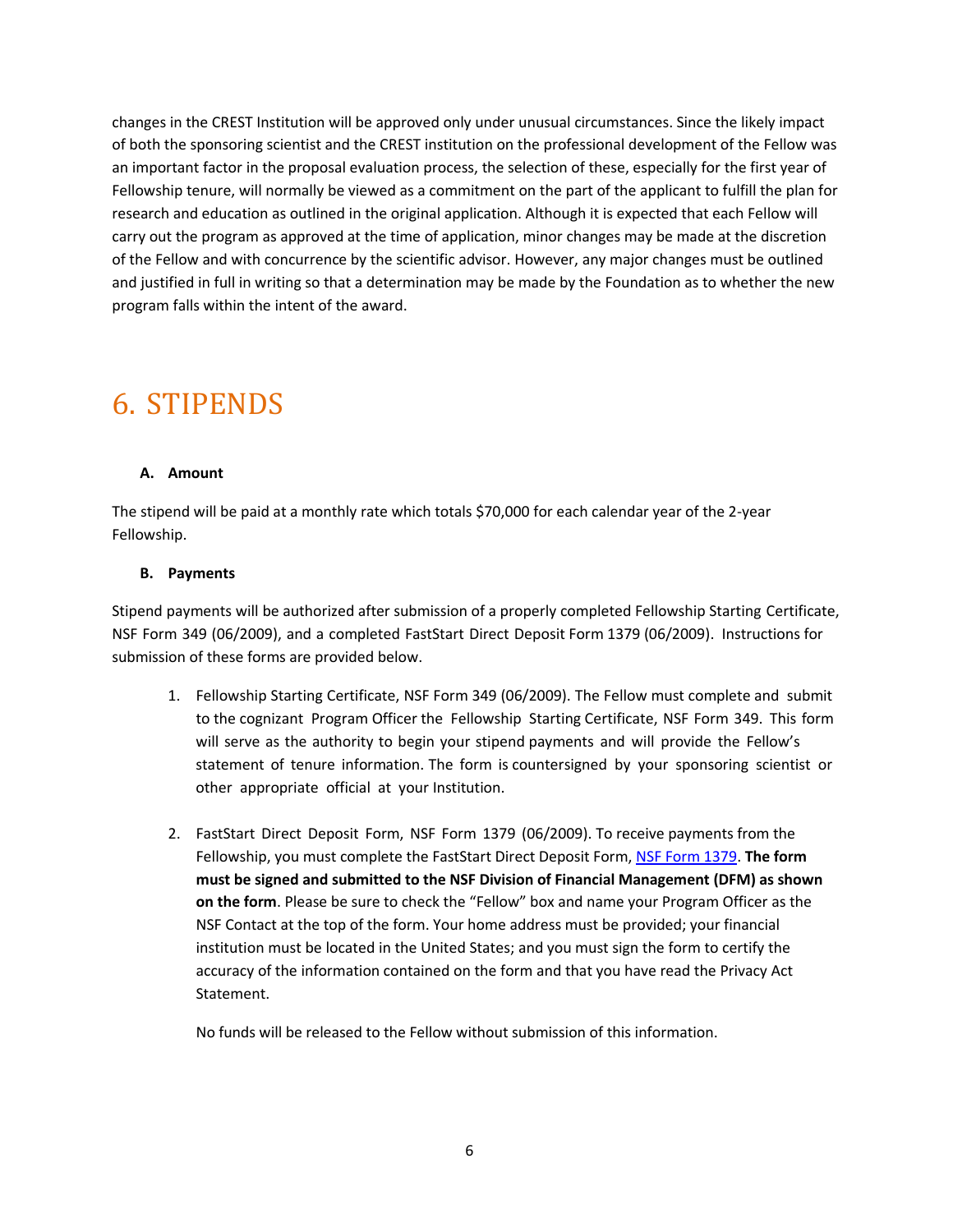- 3. The first stipend will be paid as soon as possible after the completed forms are received by the Foundation. Although every effort will be made to process the first payment immediately upon receipt of the Starting Certificate and the FastStart Direct Deposit Form, it may not be received until five to seven weeks after the start of the Fellowship tenure. It will therefore be necessary for the Fellow to make full financial provision for this interim period. Fellows are encouraged to make arrangements for accounts prior to the start of their Fellowship tenure, so that initial processing may proceed without delay. In addition, Fellows are requested to use the same account for the entire period of their Fellowship tenure, as any changes may involve significant delays in the processing of stipends.
- 4. Any changes or interruptions in stipend payment or any other miscellaneous actions should be requested and described on the Fellowship Action Form, NSF Form 383 (06/2009), also made available with the starting materials.

### **C. Delayed or Lost Stipend Payment**

If an anticipated stipend or other Fellowship payment is not received on time, the Fellow should notify the cognizant NSF Program Officer immediately. If the payment in question has been posted for payment but was not received, inquiry should be made at the Fellow's bank to see if the payment can be traced. If it is still missing after a week, the Fellow should **write** the Foundation via electronic mail requesting that the payment be stopped and that a replacement be processed. The Foundation will forward the appropriate fiscal information to the Treasury Department. In addition, an official of the bank should also write the Foundation stating that the bank did not receive the stipend payment. Such replacement payments usually require at least two months for processing. If the stipend is paid in the meantime, the Foundation should be notified immediately.

# <span id="page-6-0"></span>7. FELLOWSHIP ALLOWANCE

The annual Fellowship allowance is \$30,000 and shall not exceed \$60,000 per recipient over a two-year period. The allowance is intended to cover costs such as:

- Expenses directly related to the conduct of the proposed research including, but not limited to, materials and supplies, equipment, computing resources, access to databases, travel, attendance at scientific meetings and CREST PI meetings, field work, training, short-term visits to other institutions or laboratories, publication charges, subscription fees; and other research-related expenses.
- Expenses in support of fringe benefits, which may include, but are not limited to, individual or family health insurance provided through a group or individual plan, dental and/or vision insurance, disability insurance, retirement savings, dependent care, and moving expenses.

There are no allowances for dependents or travel separate from these two allowances.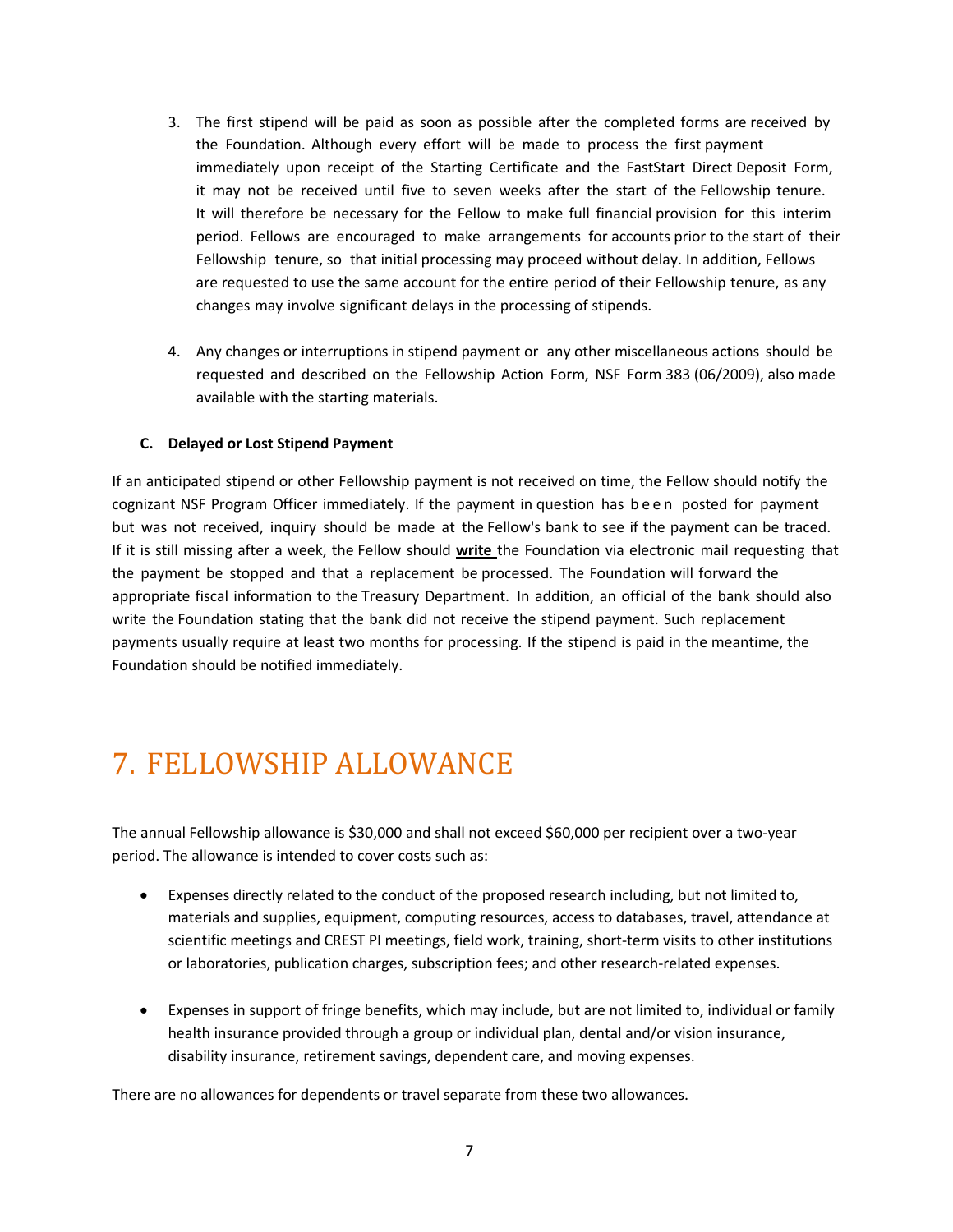Fellowships may be supplemented by host scientists and CREST Center institutions with non-Federal funds, but only if the additional funds do not carry additional responsibilities beyond the research and training supported by the Fellowship.

NSF considers it appropriate for the Fellow's host organization, at the organization's discretion, to make facilities and benefits available. If costs are assessed to the Fellow, funds from the Fellowship allowance may be utilized for this purpose. In such cases, the Fellow would pay the benefits to the host organization. NSF cannot pay the organization directly, and is not responsible for any charges incurred by or on behalf of the Fellow.

If a Fellowship is terminated early, the Fellow must return unused Fellowship allowance funds to NSF. Generally, the Fellow would return a prorated portion of the allowance. As an example, if the Fellowship were terminated after 6 months, \$15,000 of the \$30,000 annual allowance would be returned. However, exceptions for such things as equipment purchases may be considered, and should be discussed with the cognizant NSF program officer.

# <span id="page-7-0"></span>8. PROJECT REPORTS

### **A. Interim Reports**

Fellows are required to submit interim reports electronically via the Project Reports System in [Research.gov](http://www.research.gov/) 90 days after the start of the Fellowship. This report must include a letter signed by the postdoctoral Fellow and the host mentor on the expectations for the Fellowship and the deliverables that must be produced by the end of the Fellowship. The purpose of these reports is to determine if the project is developing as proposed. If significant changes in the project occur, formal notifications should be submitted via FastLane. See Section 5, Program Changes, for additional information.

#### **B. Annual Reports**

- 1. Submission Requirement. Fellows are required to submit an annual project report.
- 2. Content of Annual Project Reports. Fellows are required to submit annual reports electronically via the Project Reports System in [Research.gov.](http://www.research.gov/) The content requirements for annual project reports are specified in the system.
- 3. Timing of Annual Project Reports. Unless otherwise specified in the award, annual project reports shall be submitted no later than 90 days prior to the end of the current budget period. It should be noted that the final annual report serves as the project's final report and must be submitted in accordance with the section below. Continued funding of the Fellowship will be contingent on the approval of annual project reports, and it is the Fellow's responsibility to ensure that annual reports are submitted in a timely fashion so that stipend payments are not interrupted.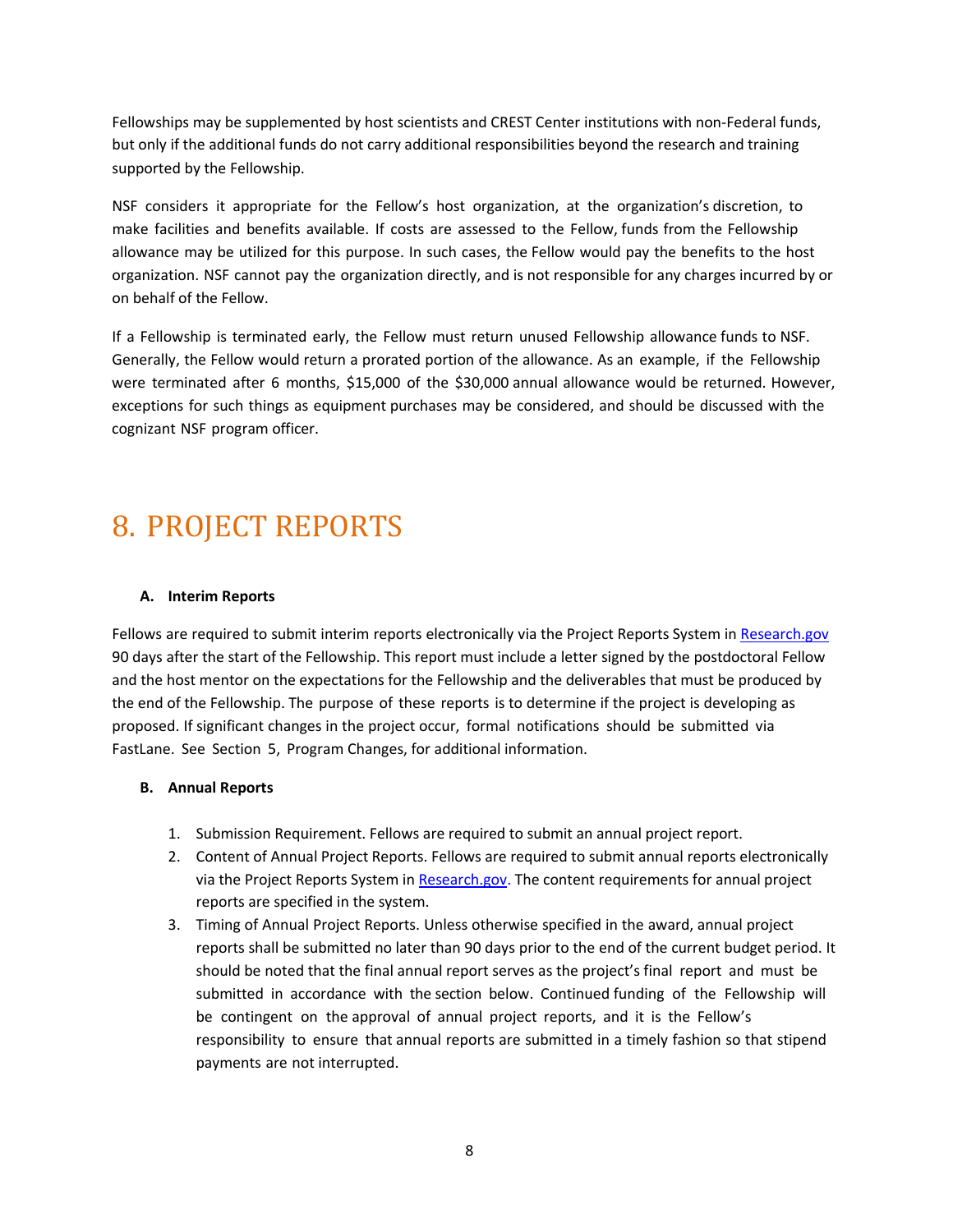#### **C. Final Project Report and Project Outcomes Report**

- 1. Submission Requirement. Unless otherwise specified in the award, the Fellow shall submit a Final Project Report and a Project Outcomes Report no later than 120 days following the expiration date of the award.
- 2. Content of Final Project Report and Project Outcomes Report. Unless otherwise specified in the award, the Fellow shall submit both reports electronically via the Project Reporting System in [Research.gov.](http://www.research.gov/)
- 3. In addition, within 90 dates after termination of the Fellowship, Fellows must submit (by fax or email) to the cognizant NSF Program Officer the Fellowship Termination Certificate and Grant Fiscal Report, NSF Form 453 (06/2009).
- 4. The Foundation would be pleased to receive an account of the Fellow's progress at any time, especially if there are particularly significant developments during a given Fellowship year.

# <span id="page-8-0"></span>9. CHANGE OF ADDRESS

A change in postal and/or electronic mail address should be reported promptly to the Foundation. Fellows are also expected to maintain updated contact information in FastLane at [http://www.fastlane.nsf.gov, b](http://www.fastlane.nsf.gov/)oth as the Principle Investigator and Authorized Organizational Representative (AOR) on the Fellowship award. Award amendments will be mailed electronically to the AOR email address on file in FastLane.

# <span id="page-8-1"></span>10. FOREIGN TRAVEL

All travel to be reimbursed from Federal funds must be by U.S. flag carriers if such service is available. For details, please see Chapter XI.F.1 in Part II of the *NSF Proposal & Award Policies & Procedures Guide* (PAPPG) (NSF 17-1). The material from that chapter is excerpted below. No exceptions can be made to these regulations. Due to the complexity of the travel requirements, Fellows are encouraged to consult with the Fellowship Host Institution's Sponsored Projects Office, or equivalent, regarding any travel issues.

### **A. Policy**

1. Expenses for transportation, lodging, subsistence and related items incurred by project personnel and by outside consultants employed on the project, (se[e Chapter II.C.2.g\(iv\)\)](https://www.nsf.gov/pubs/policydocs/pappg17_1/pappg_2.jsp#IIC2giv) who are on travel status on business related to an NSF-supported project are allowable as prescribed in the governing OMB cost principles.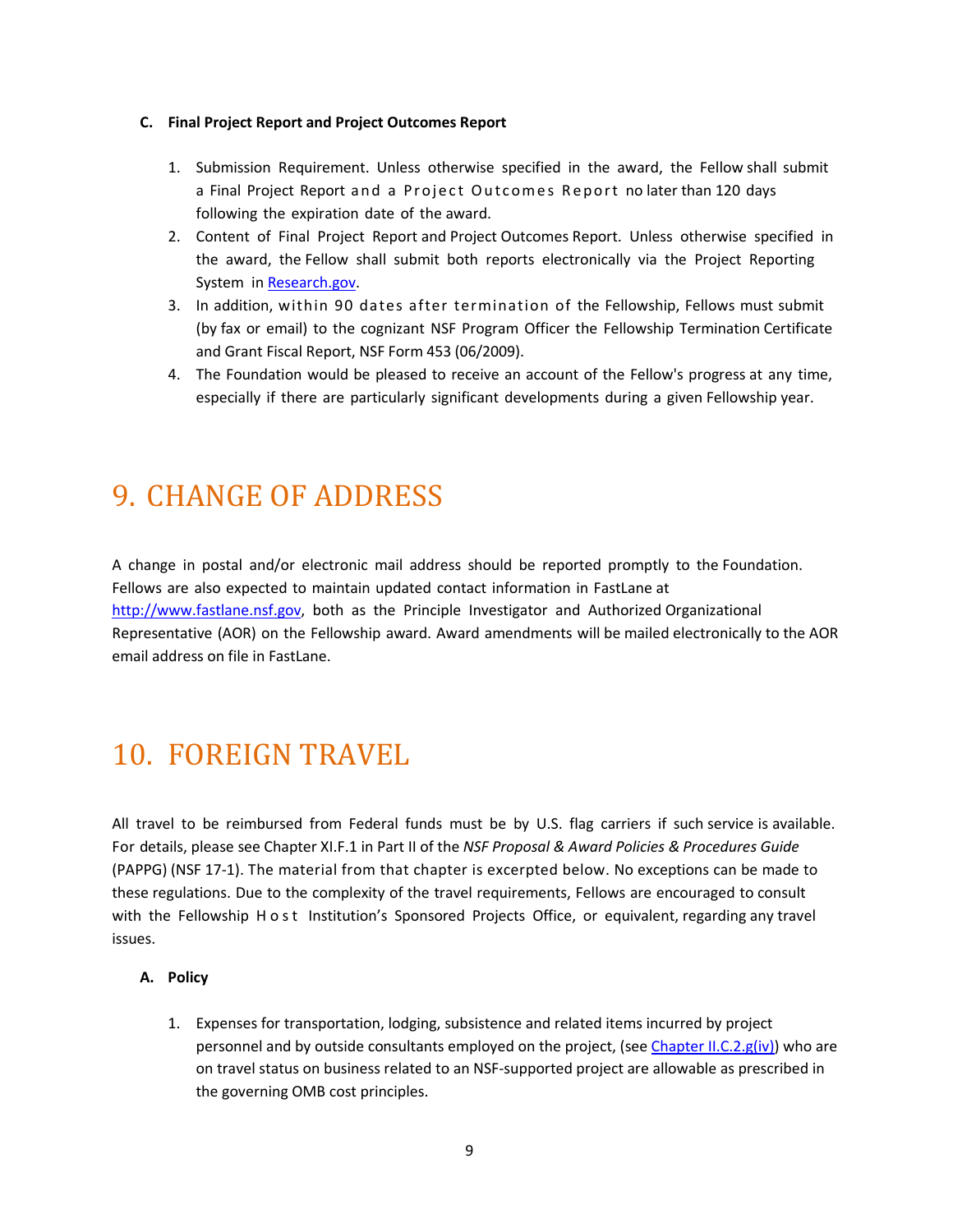- 2. Except as provided in the governing OMB cost principles, the difference between economy airfare and a higher-class airfare is unallowable. A train, bus or other surface carrier may be used in lieu of, or as a supplement to, air travel at the lowest first-class rate by the transportation facility used. If such travel, however, could have been performed by air, the allowance will not normally exceed that for jet economy airfare.
- 3. Support for the foreign travel of an investigator's dependents is allowable only under the conditions identified i[n Chapter X.C.5.](https://www.nsf.gov/pubs/policydocs/pappg17_1/pappg_10.jsp#XC5)

# **B. Use of U.S.-Flag Air Carriers**

- 1. In accordance with the Fly America Act (49 USC 40118), any air transportation to, from, between, or within a country other than the US of persons or property, the expense of which will be assisted by NSF funding, must be performed by or under a code-sharing arrangement with a US-flag air carrier if service provided by such a carrier is available (see Comptroller General Decision B-240956, dated September 25, 1991). Tickets (or documentation for electronic tickets) must identify the US flag air carrier's designator code and flight number.
- 2. For the purposes of this requirement, US-flag air carrier service is considered available even though:
	- a. comparable or a different kind of service can be provided at less cost by a foreign-flag air carrier;
	- b. foreign-flag air carrier service is preferred by, or is more convenient for, NSF or traveler; or
	- c. service by a foreign-flag air carrier can be paid for in excess foreign currency.
- 3. The following rules apply unless their application would result in the first or last leg of travel from or to the US being performed by a foreign-flag air carrier:
	- a. US-flag air carrier shall be used to destination or, in the absence of direct or through service, to the farthest interchange point on a usually traveled route.
	- b. if a US-flag air carrier does not serve an origin or interchange point, a foreign-flag air carrier shall be used only to the nearest interchange point on a usually traveled route to connect with a US flag air carrier.

### **C. Use of Foreign-Flag Air Carriers**

There are certain circumstances under which use of a foreign-flag air carrier is permissible. These circumstances are outlined below:

### **1. Airline "Open Skies" Agreement:**

A foreign-flag air carrier may be used if the transportation is provided under an air transportation agreement between the United States and a foreign government, which the Department of Transportation has determined meets the requirements of the Fly America Act. For information on "Open Skies" agreements in which the United States has entered, please refer to the GSA website at: [http://www.gsa.gov/portal/content/103191.](http://www.gsa.gov/portal/content/103191)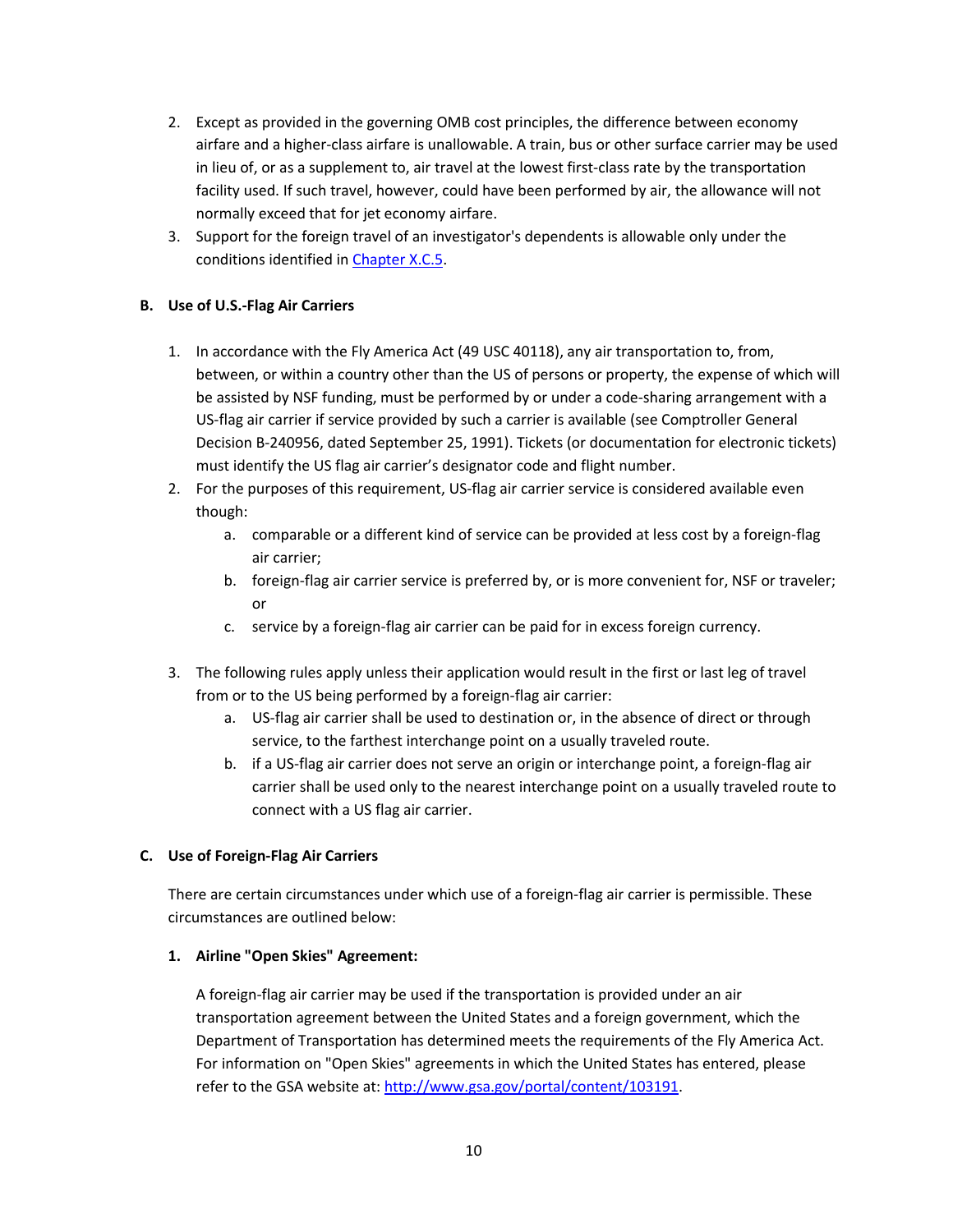#### **Note on US/European Union Open Skies Agreement**

In 2007, the US entered into an "Open Skies" Agreement with the European Union (EU). This agreement was modified in June 2010. The current Agreement gives European Community airlines (airlines of Member States) the right to transport passengers and cargo on flights funded by the US government, when the transportation is between: (1) any two points outside the United States; or (2) a point in the United States and any point outside the United States that the EU airline is authorized to serve under the "Open Skies" Agreement.

In 2011, two significant changes were made to the US/EU Open Skies Agreement. First, EU airlines are now granted the right to transport civilian agency-funded passengers who are NOT eligible to travel on GSA Airline City Pair Contract fares (e.g., grantees) between a point in the United States and a point outside the United States even if there is a GSA Airline City Pair Contract fare in effect between the origin and destination points. An individual, however, who is traveling on a route for which there is a City Pair Contract fare in effect, *and who is eligible for such a fare* (e.g., Federal employee), are be required to fly on a US carrier, absent another applicable exception.

Second, under the amended Agreement, EU airlines are now authorized to transport passengers between points in the United States and points outside the EU if the EU airline is authorized to serve the route under the Agreement. This includes flights that originate, arrive, or stop in the EU. Prior to this change, EU airlines were limited to flying passengers between points in the US and points in the EU.

#### **2. Involuntary Rerouting**

Travel on a foreign-flag carrier is permitted if a US-flag air carrier involuntarily reroutes the traveler via a foreign-flag air carrier, notwithstanding the availability of alternative US-flag air carrier service.

#### **3. Travel To and From the US on non-European Community Airlines**

Use of a non-European Community foreign-flag air carrier is permissible if the airport abroad is:

- a. the traveler's origin or destination airport, and use of US-flag air carrier service would extend the time in a travel status by at least 24 hours more than travel by a foreign-flag air carrier; or
- b. an interchange point, and use of US-flag air carrier service would increase the number of aircraft changes the traveler must make outside of the US by two or more, would require the traveler to wait four hours or more to make connections at that point, or would extend the time in a travel status by at least six hours more than travel by a foreign-flag air carrier.

#### **4. Travel Between Points Outside the US on non-European Community Airlines**

Use of a non-European Community foreign-flag air carrier is permissible if:

a. travel by a foreign-flag air carrier would eliminate two or more aircraft changes en route;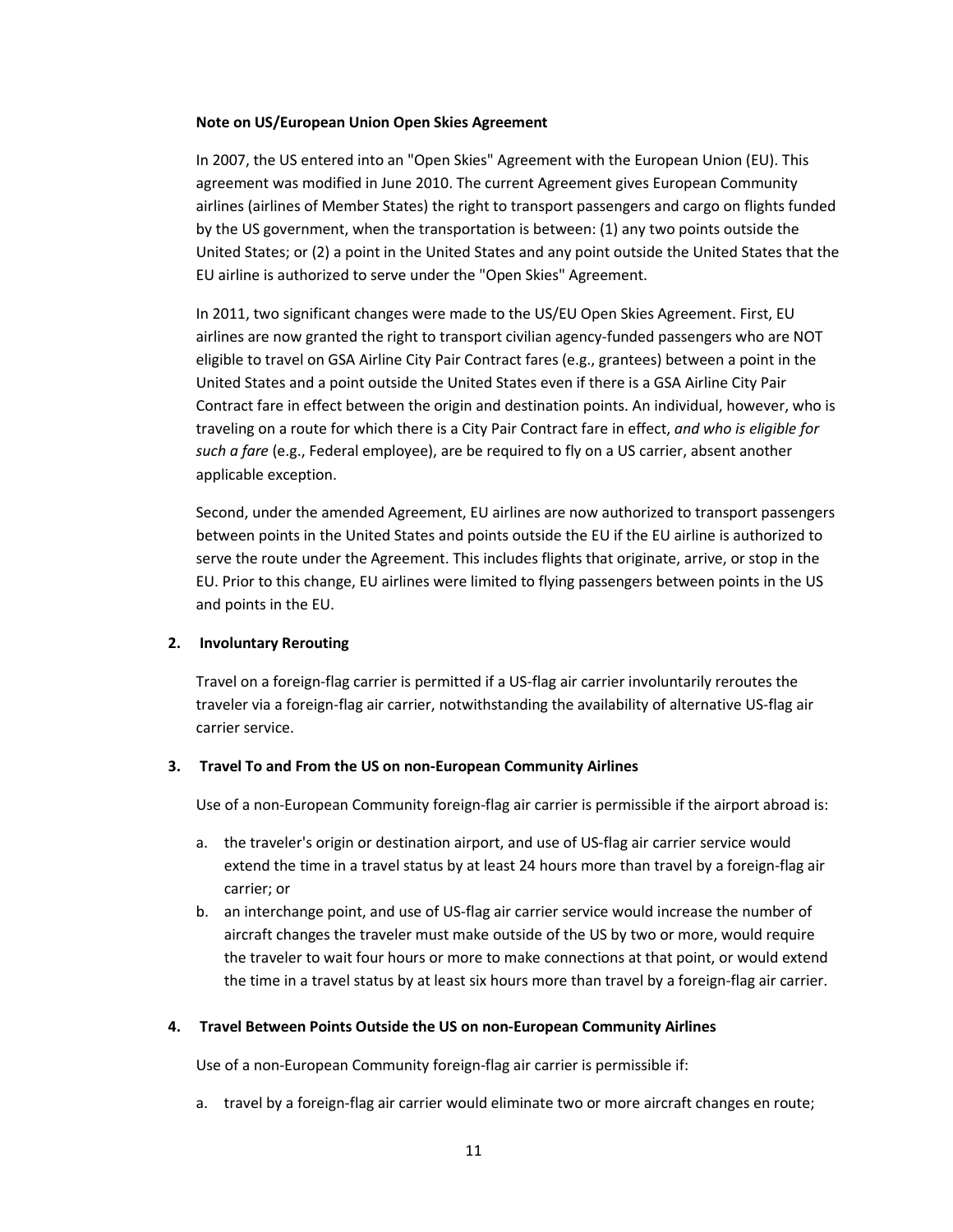- b. travel by a US-flag air carrier would require a connecting time of four hours or more at an overseas interchange point; or
- c. the travel is not part of the trip to or from the US, and use of a US-flag air carrier would extend the time in a travel status by at least six hours more than travel by a foreign-flag air carrier.

### **5. Short Distance Travel**

For all short distance travel, regardless of origin and destination, use of a foreign-flag air carrier is permissible if the elapsed travel time on a scheduled flight from origin to destination airport by a foreign-flag air carrier is three hours or less and service by a US-flag air carrier would double the travel time.

# <span id="page-11-0"></span>11. ADDITIONAL FELLOWSHIP PROVISIONS

# **A. Length of Tenure and Leaves of Absence**

The CREST-PRFs are awarded for periods of 2 years, subject to satisfactory progress on the research and educational programs proposed. The tenure of a Fellowship may be interrupted only with the approval of the Foundation. In general, approval will not be given for support for portions of calendar-year intervals of durations less than three full-time months. Interruptions may be approved with written justification for a period or periods of up to 12 months in total. **The total elapsed time of the Fellowship must not exceed 36 months.**

Within the Fellowship period, one month per year of Fellowship duration may be used for paid leave, including parental or family leave. The paid leave cannot be used to increase the level of NSF support beyond the duration of the Fellowship. NSF enables career-life balance through a variety of mechanisms. For more information, please see [https://www.nsf.gov/career-life-balance/.](https://www.nsf.gov/career-life-balance/)

Furthermore, the NSF allows such paid leave to be cited as a justification to request a no- cost extension to extend the time for completion of award activities beyond the initial duration of twenty-four months. However, no additional funds will be allowed to supplement the Fellowship award beyond the total salary support of twenty-four months.

The Fellowship is subject to termination if the Fellow discontinues his/her research and educational activities for any reason prior to the end of Fellowship tenure. If a Fellow does not conform to the administrative requirements of the Fellowship Institution, the Foundation reserves the right to withhold all stipend payments, pending a full explanation.

### **B. Extension of Tenure and Requests for No Cost Extensions**

Requests for extensions of tenure will not be granted. If, however, additional time beyond the established expiration date of the award is required by the Fellow to assure adequate completion of the original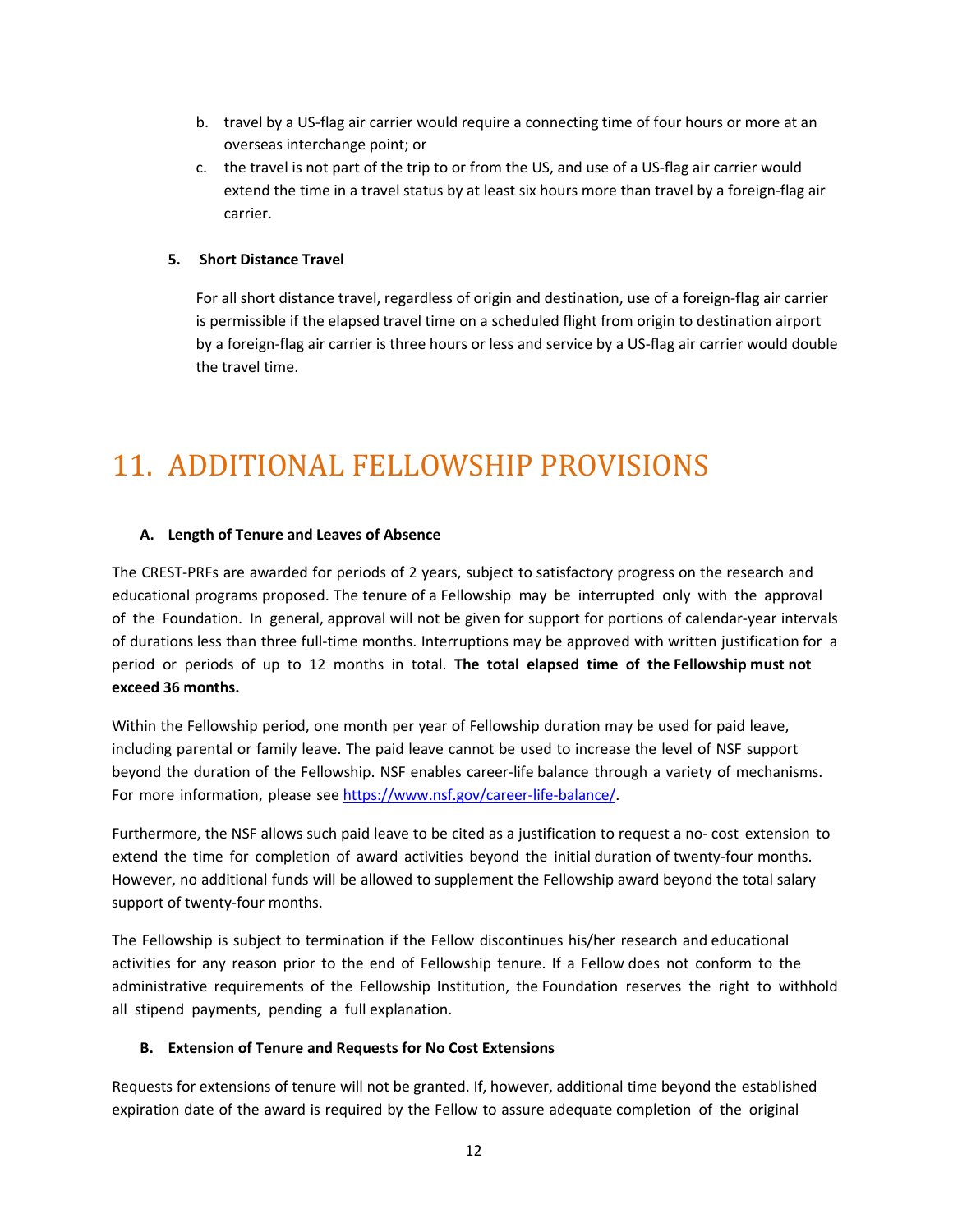scope of work within the funds already made available, a formal request must be submitted to NSF via FastLane at: [www.fastlane.nsf.gov.](http://www.fastlane.nsf.gov/) The request must be submitted to NSF at least 45 days prior to the expiration date of the grant. The request must explain the need for the extension and include an estimate of the unobligated funds remaining and a plan for their use. The plan must adhere to the previously approved objectives of the project, and as noted above, the total duration of the award may not exceed 36 months. Before requesting a No-Cost Extension, note that Fellows may not receive additional compensation while on active Fellowship tenure (see Section 11.k below).

# **C. Rights to Inventions or Writings**

NSF claims no rights to any inventions or writings that may result from its Fellowship awards. However, Fellows should be aware that NSF, other Federal agencies, or private parties may acquire such rights through other grant support. Fellows at foreign institutions should be aware that specific provisions regarding allocations of intellectual property rights apply to particular countries, and Fellows should be cognizant of any such provisions before commencing work.

# **D. Publications**

Fellows are responsible for assuring that an acknowledgment of NSF support:

1. is made in any publication (including World Wide Web pages) of any material based on or developed from the Fellowship-supported research, in the following terms:

"This material is based upon work supported by the National Science Foundation under Award No. (NSF award number)."

b. is orally acknowledged during all news media interviews, including popular media such as radio, television and news magazines.

Fellows are responsible for assuring that every publication of material (including World Wide Web pages) based on or developed under this award, except scientific articles or papers appearing in scientific, technical or professional journals, contains the following disclaimer:

"Any opinions, findings, and conclusions or recommendations expressed in this material are those of the author(s) and do not necessarily reflect the views of the National Science Foundation."

Fellows are responsible for assuring that the cognizant NSF Program Officer is provided access to, either electronically or in paper form, a copy of every publication of material based on or developed under this award, clearly labeled with the award number and other appropriate identifying information, promptly after publication.

### **E. Liability**

NSF cannot assume any liability for accidents, illnesses or claims arising out of any work supported by the Fellow's award or for unauthorized use of patented or copyrighted materials. The Fellow is advised to take such steps as may be deemed necessary to insure or protect themselves and their property.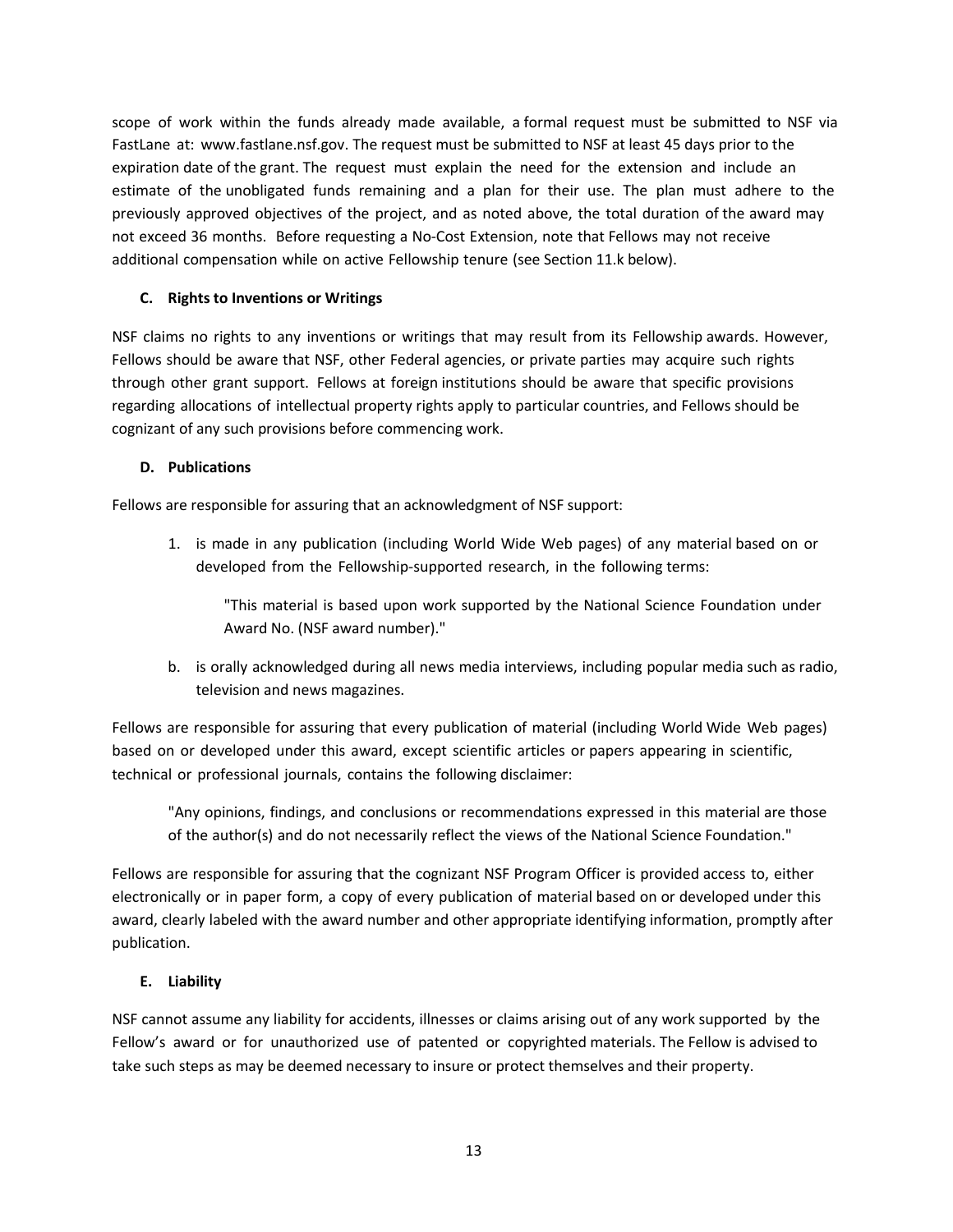#### **F. Sharing of Findings, Data and Other Research Products**

Fellows are expected to agree to complete and open sharing of data and material in an expeditious manner. Fellows are responsible for compliance with the following NSF guidelines on sharing of findings, data, and other research products:

NSF expects significant findings from research and education activities it supports to be promptly submitted for publication, with authorship that accurately reflects the contributions of those involved. It expects Fellows to share with other researchers, at no more than incremental cost and within a reasonable time, the data, samples, physical collections and other supporting materials created or gathered in the course of the work. It also encourages Fellows to share software and inventions or otherwise act to make the innovations they embody widely useful and usable.

Adjustments and, where essential, exceptions may be allowed to safeguard the rights of individuals and subjects, the validity of results, or the integrity of collections or to accommodate legitimate interests of NSF-supported Fellows.

### **G. Government Permits and Activities Abroad**

- 1. For awards that include activities requiring permits from appropriate Federal, state, or local government authorities, the Fellow should obtain any required permits prior to undertaking the proposed activities.
- 2. The Fellow must comply with the laws and regulations of any foreign country in which research is to be conducted. Areas of potential concern include: (1) requirements for advance approval to conduct research or surveys; (2) special arrangements for the participation of foreign scientists and engineers; and (3) special visas for persons engaged in research or studies. NSF does not assume responsibility for the Fellow's compliance with the laws and regulations of the country in which the work is to be conducted.
- 3. The Fellow also should assure that activities carried on outside the U.S. are coordinated as necessary with appropriate U.S. and foreign government authorities and that necessary licenses, permits or approvals are obtained prior to undertaking the proposed activities.

### **H. Referrals to the NSF Office of the Inspector General**

The NSF Inspector General is responsible for investigating all allegations of fraud, waste, and abuse, as well as allegations of research misconduct in connection with NSF programs and operations. The Fellow shall promptly refer to the NSF Inspector General (oig@nsf.gov; [https://www.nsf.gov/oig/;](https://www.nsf.gov/oig/) 1-800-428-2189) any allegations or credible evidence of research misconduct or criminal or civil violation of laws pertaining to misappropriation, fraud, conflict of interest, bribery, gratuity, or similar misconduct involving NSF funds.

#### **I. Income Taxes**

No income tax will be withheld from any stipend. Provision therefore must be made by the Fellow for payment of any tax, domestic or foreign, when due. Final authority as to the taxability of awards rests with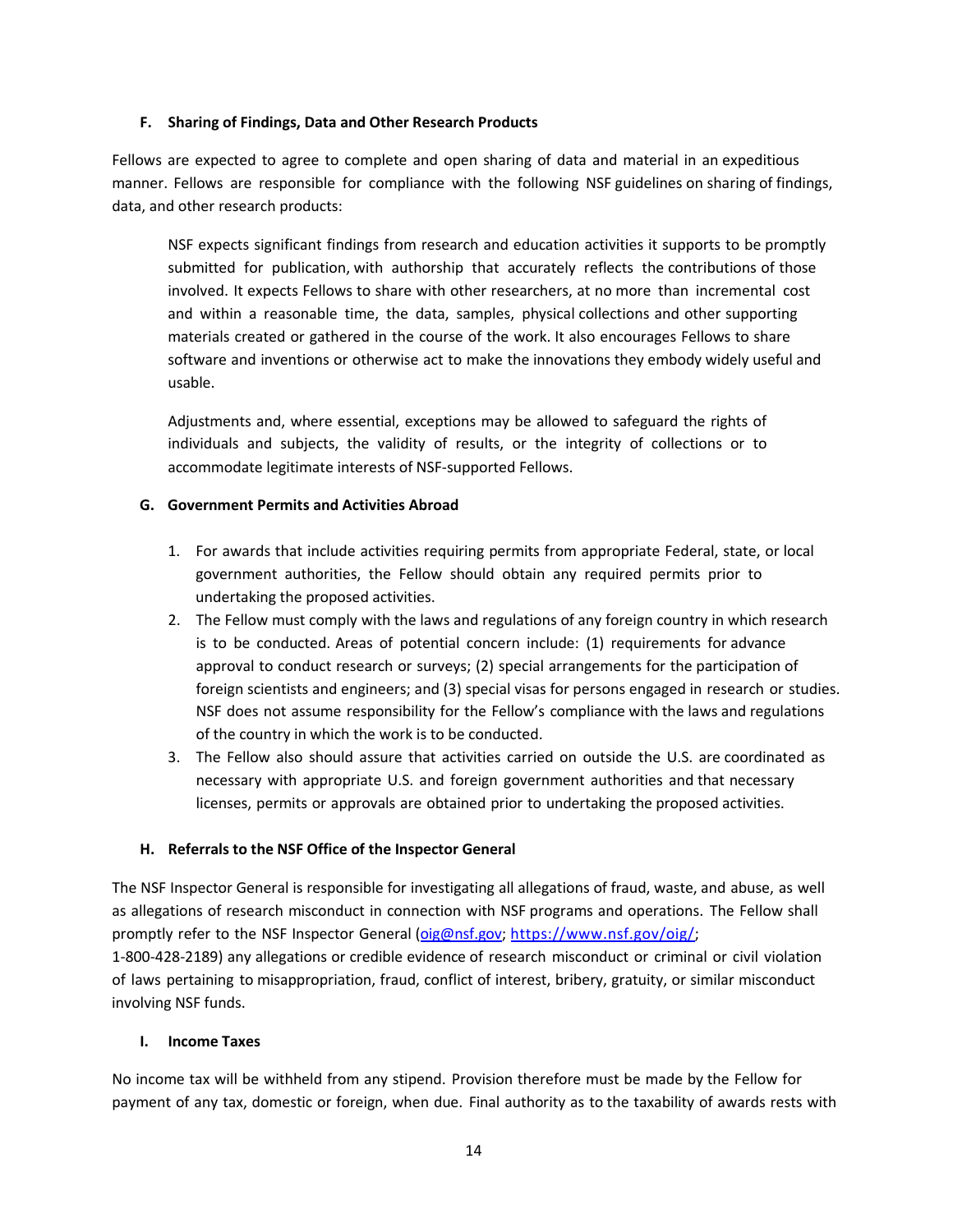the Internal Revenue Service and the courts. Specific questions should be referred to the Internal Revenue Service.

Fellows are not in any sense employees of the National Science Foundation. Therefore, no funds will be deducted from the stipends; no Social Security taxes will be paid by the Foundation; no W-2 forms will be issued; and provision must be made by the Fellow for the filing of any necessary estimate of taxes due and for payment of all income taxes which may become due. A statement of funds received (including special allowance) will be issued by the Division of Financial Management of the Foundation upon written request of the Fellow.

The Foundation is unable to supply information concerning the income tax or other tax provisions of any foreign country. Inquiries should be directed to the authorities in the appropriate countries.

# **J. Supplementary Activities**

During the tenure of the Fellowship the Fellows are expected to devote full time to the program of scientific research and educational activities outlined in their proposal, for which the award was granted. A Fellow may not engage in activities for compensation (except for brief military obligations) or receive another Fellowship or similar award while pursuing Fellowship activities without **prior** approval of the Foundation. Such approval may be granted only under exceptional circumstances.

### **K. Federal and/or Armed Forces Employees**

If, during any part of a Fellowship tenure a Fellow will be a member of the Armed Forces or on leave from a position in the Federal Service, a statement must be filed from a cognizant official of the Government organization involved specifying (1) the funds, if any, that will be made available to the Fellow during tenure and the purpose for which they will be provided, and (2) the funds, if any, that will be made available to the Fellowship Institution on the Fellow's behalf. The Foundation and the Fellow's organization must reach a mutually satisfactory agreement regarding the Fellow's support during tenure before any funds can be provided under the Fellowship.

### **L. Medical Insurance**

No medical or hospitalization program for use in the event of illness or accident involving a Fellow (or dependents) during tenure is provided by the National Science Foundation. Medical or hospital fees may be paid from the annual Fellowship allowance.

In the absence of medical and hospital insurance by the institution, it is recommended the Fellows continue during tenure any medical insurance programs with which they are affiliated, or if they are not members of any such program, make arrangements to join a medical program which gives a reasonable amount of protection.

### **M. Future Employment**

The award and acceptance of a Postdoctoral Fellowship does not obligate a Fellow, the National Science Foundation, or the United States Government with regard to future employment or future service of any kind.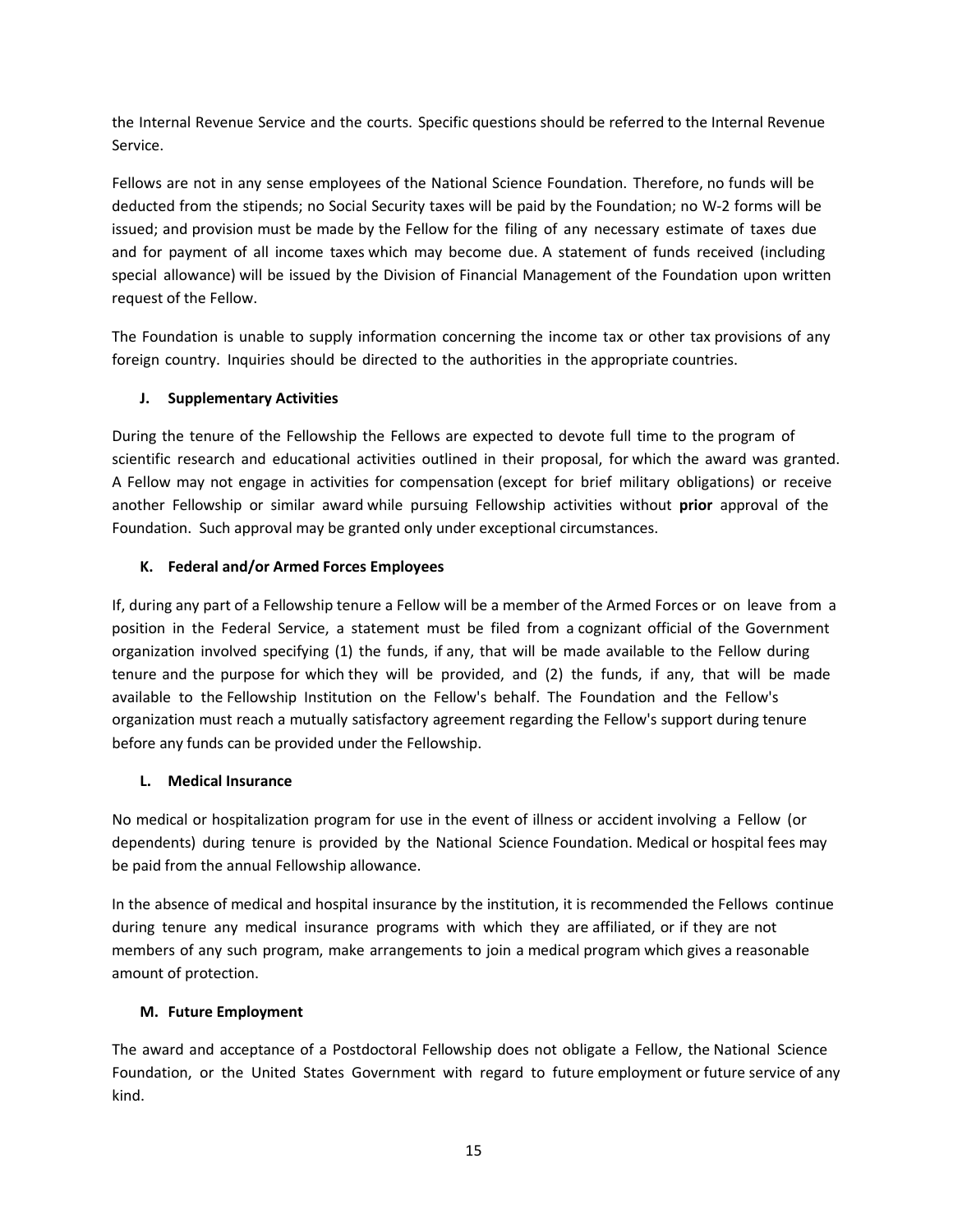### **N. Military Status**

Brief interruption of a Fellowship for duly authorized military service or training will be permitted with prior Foundation approval. Requests for such interruptions of tenure should be directed to the Foundation in writing as soon as plans are final. Interruptions of less than 4 days need no approval.

In the case of a longer interruption resulting from active military service or from certain activities in lieu of service with the regular U.S. Armed Forces, provision can be made for reservations of a Fellowship (or the balance of it), and reinstatement of the unused portion at a later date. In such cases Fellows should notify the Foundation immediately in writing of their plans, and request further instructions.

### **O. Veterans' Benefits**

As a result of the enactment of P.L. 91-219, effective March 26, 1970, educational benefits payments from the Veterans Administration may now be received concurrently with and supplementary to Fellowship payments from the National Science Foundation.

### **P. Special Considerations**

A number of situations frequently encountered in the conduct of research require special information and supporting documentation before starting tenure. Among these are the following, some mandated by Federal law:

- 1. research which has an actual and/or potential impact on the environment;
- 2. research at a registered historic or cultural property;
- 3. research involving the use of in vitro generated recombinant DNA molecules;
- 4. research involving the use of human subjects, hazardous materials, warm-blooded animals, or endangered species.

Fellows must provide information on the status of any special permissions, clearances or provision related to the above items before beginning tenure. Assessment of environmental impact will be required when appropriate. Specific guidance on the need for such additional documentation may be obtained from the Fellowship Institution's Research Administration Office or the NSF PAPPG.

# <span id="page-15-0"></span>12. TERMINATION OF FELLOWSHIP

A Fellowship Termination Certificate, NSF Form 453 (6/2009), will be made available in the materials sent with the award notice. This certificate must be signed by an appropriate official at the Fellowship Institution, and should show the date the Fellow actually completed Fellowship activities; the Fellowship will be considered to have terminated as of that date. When a Fellow affiliates with more than one institution, a Termination Certificate is required from each institution. Submission of this certificate is necessary to